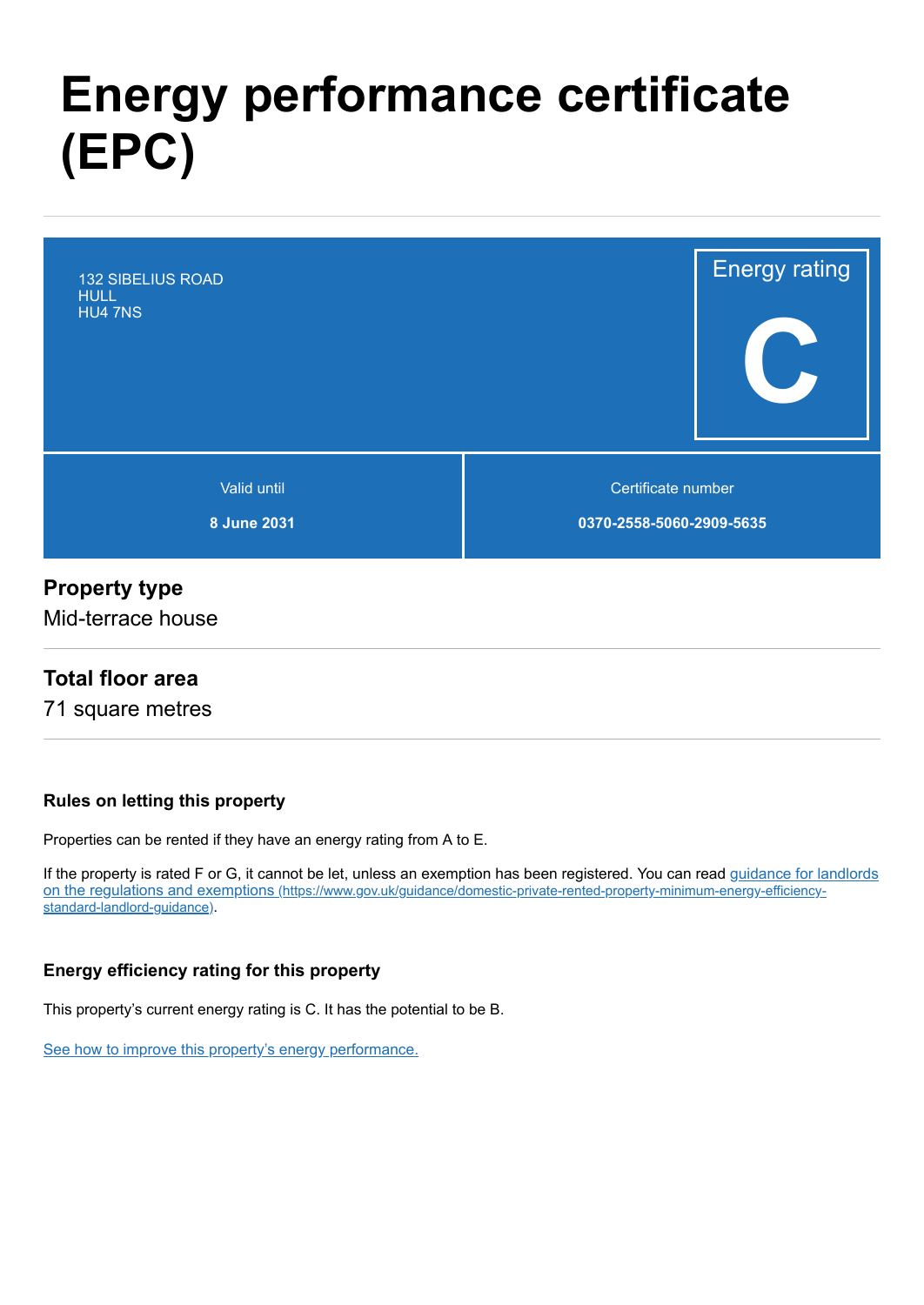| <b>Score</b> | <b>Energy rating</b> |   | <b>Current</b> | <b>Potential</b> |
|--------------|----------------------|---|----------------|------------------|
| $92 +$       |                      |   |                |                  |
| 81-91        | Β                    |   |                | 85<br>В          |
| 69-80        | $\mathbf C$          |   | 70   C         |                  |
| 55-68        |                      |   |                |                  |
| 39-54        | Е                    |   |                |                  |
| $21 - 38$    | F                    |   |                |                  |
| $1 - 20$     |                      | G |                |                  |

The graph shows this property's current and potential energy efficiency.

Properties are given a rating from A (most efficient) to G (least efficient).

Properties are also given a score. The higher the number the lower your fuel bills are likely to be.

For properties in England and Wales:

- the average energy rating is D
- the average energy score is 60

#### **Breakdown of property's energy performance**

This section shows the energy performance for features of this property. The assessment does not consider the condition of a feature and how well it is working.

Each feature is assessed as one of the following:

- very good (most efficient)
- good
- average
- poor
- very poor (least efficient)

When the description says "assumed", it means that the feature could not be inspected and an assumption has been made based on the property's age and type.

| Feature | <b>Description</b>              | Rating  |
|---------|---------------------------------|---------|
| Wall    | Cavity wall, filled cavity      | Average |
| Roof    | Pitched, 250 mm loft insulation | Good    |
| Window  | Fully double glazed             | Average |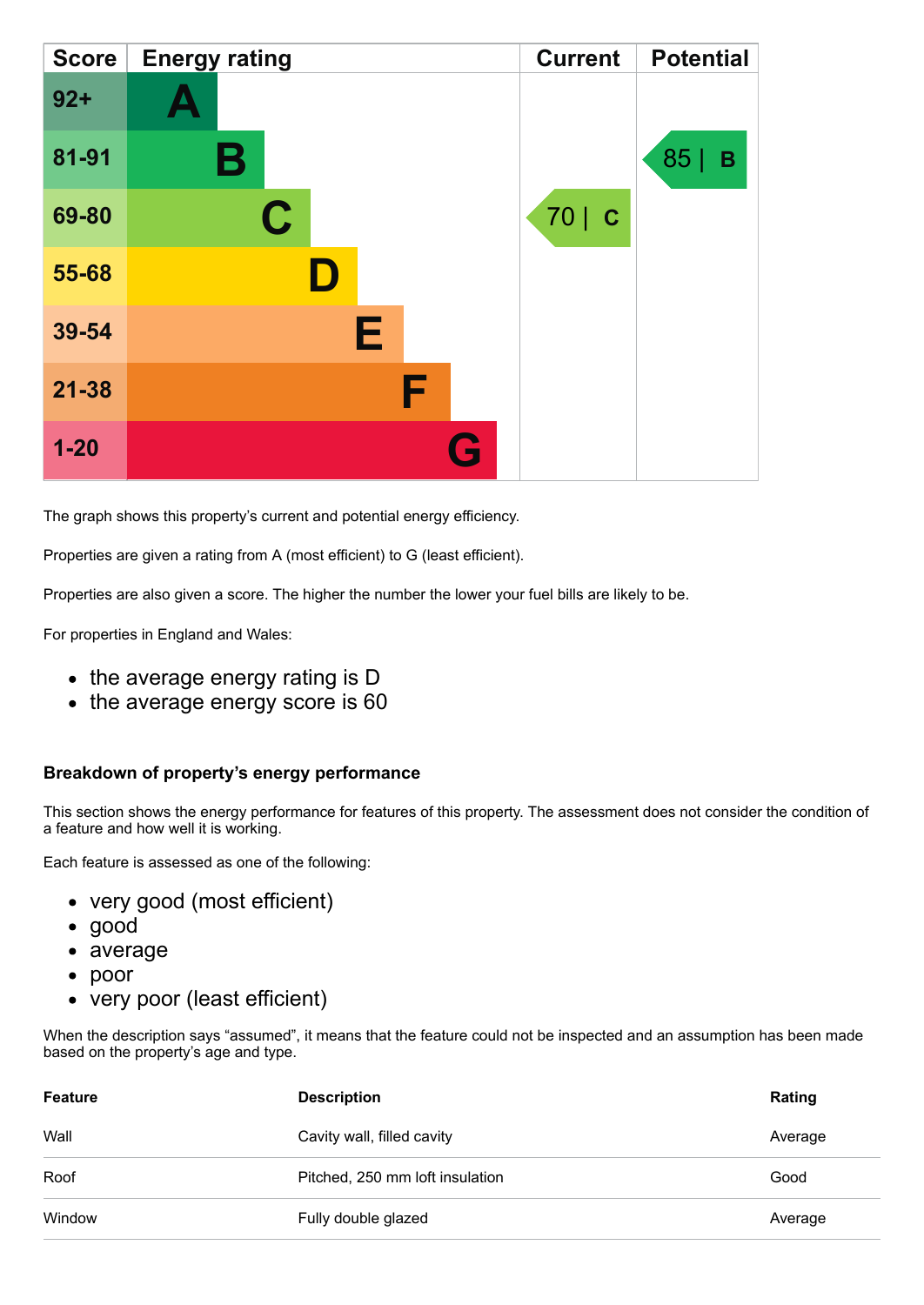| <b>Feature</b>                                               | <b>Description</b>                       | Rating |
|--------------------------------------------------------------|------------------------------------------|--------|
| Main heating<br>Boiler and radiators, mains gas              |                                          | Good   |
| Main heating control<br>Programmer, room thermostat and TRVs |                                          | Good   |
| Hot water                                                    | From main system                         | Good   |
| Lighting                                                     | Low energy lighting in all fixed outlets |        |
| Floor<br>Solid, no insulation (assumed)                      |                                          | N/A    |
| Secondary heating<br>Room heaters, mains gas                 |                                          | N/A    |

# **Primary energy use**

The primary energy use for this property per year is 212 kilowatt hours per square metre (kWh/m2).

What is primary energy use?

#### **Environmental impact of this property**

One of the biggest contributors to climate change is carbon dioxide (CO2). The energy used for heating, lighting and power in our homes produces over a quarter of the UK's CO2 emissions.

#### **An average household produces**

**This property produces**

2.6 tonnes of CO2

6 tonnes of CO2

#### **This property's potential production**

1.4 tonnes of CO2

By making the [recommended changes,](#page-3-0) you could reduce this property's CO2 emissions by 1.2 tonnes per year. This will help to protect the environment.

Environmental impact ratings are based on assumptions about average occupancy and energy use. They may not reflect how energy is consumed by the people living at the property.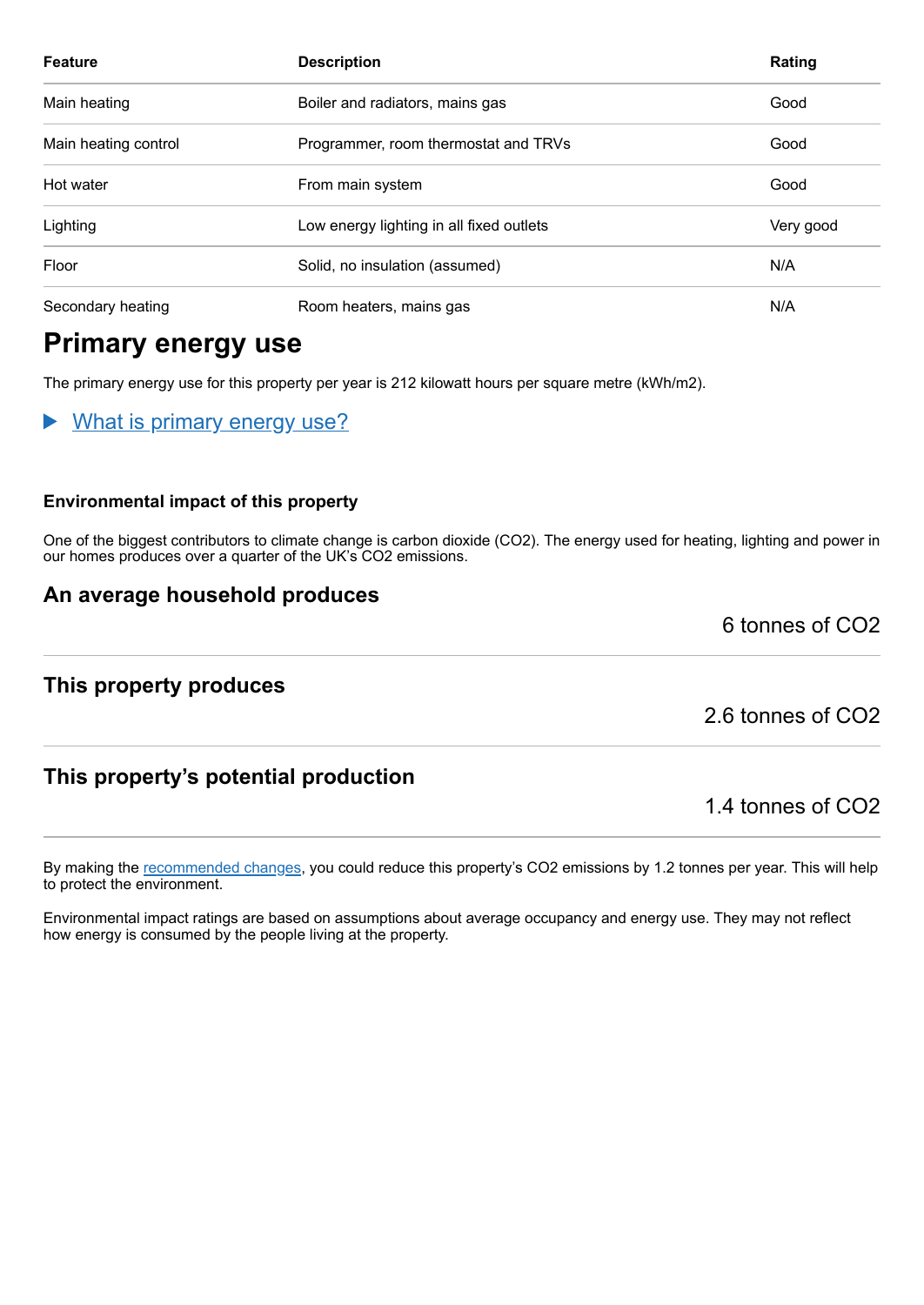#### <span id="page-3-0"></span>**How to improve this property's energy performance**

Making any of the recommended changes will improve this property's energy efficiency.

If you make all of the recommended changes, this will improve the property's energy rating and score from C (70) to B (85).

What is an energy rating?

# **Recommendation 1: Floor insulation (solid floor)**

Floor insulation (solid floor)

#### **Typical installation cost**

#### **Typical yearly saving**

**Potential rating after carrying out recommendation 1**

| <b>Recommendation 2: Solar water heating</b> |  |  |  |  |
|----------------------------------------------|--|--|--|--|
|----------------------------------------------|--|--|--|--|

Solar water heating

**Typical installation cost**

#### **Typical yearly saving**

**Potential rating after carrying out recommendations 1 and 2**

# **Recommendation 3: Solar photovoltaic panels, 2.5 kWp**

Solar photovoltaic panels

**Typical installation cost**

£3,500 - £5,500



Potential energy rating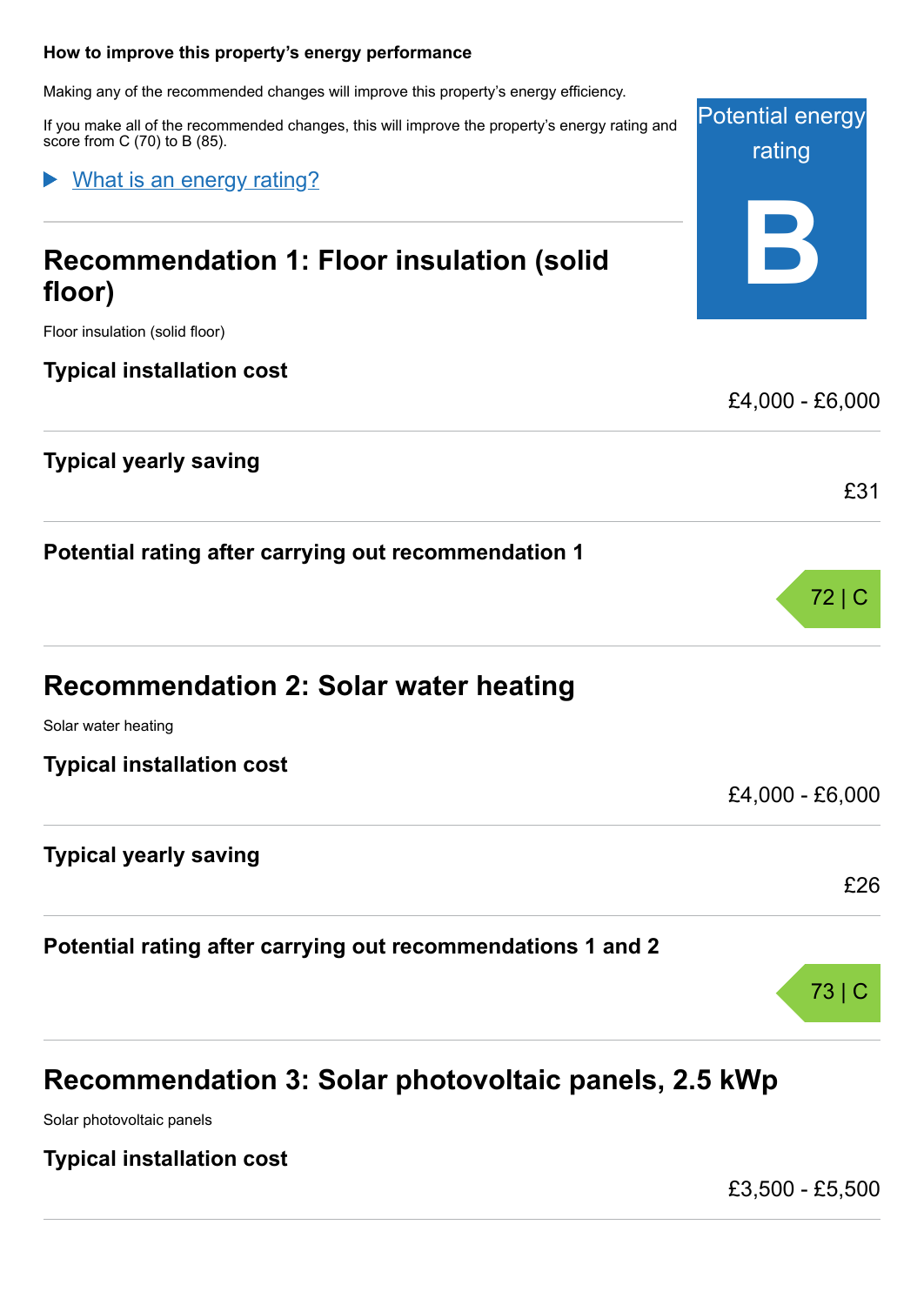#### **Potential rating after carrying out recommendations 1 to 3**

# **Paying for energy improvements**

[Find energy grants and ways to save energy in your home.](https://www.gov.uk/improve-energy-efficiency) (https://www.gov.uk/improve-energy-efficiency)

#### **Estimated energy use and potential savings**

#### **Estimated yearly energy cost for this property**

### **Potential saving**

The estimated cost shows how much the average household would spend in this property for heating, lighting and hot water. It is not based on how energy is used by the people living at the property.

The estimated saving is based on making all of the recommendations in [how to improve this property's energy performance.](#page-3-0)

For advice on how to reduce your energy bills visit Simple Energy Advice [\(https://www.simpleenergyadvice.org.uk/\)](https://www.simpleenergyadvice.org.uk/).

# **Heating use in this property**

Heating a property usually makes up the majority of energy costs.

#### **Estimated energy used to heat this property**

#### **Space heating**

7121 kWh per year

#### **Water heating**

1966 kWh per year

#### **Potential energy savings by installing insulation**

The assessor did not find any opportunities to save energy by installing insulation in this property.

You might be able to receive Renewable Heat Incentive payments [\(https://www.gov.uk/domestic-renewable-heat-incentive\)](https://www.gov.uk/domestic-renewable-heat-incentive). This will help to reduce carbon emissions by replacing your existing heating system with one that generates renewable heat. The estimated energy required for space and water heating will form the basis of the payments.

£343

£56

£611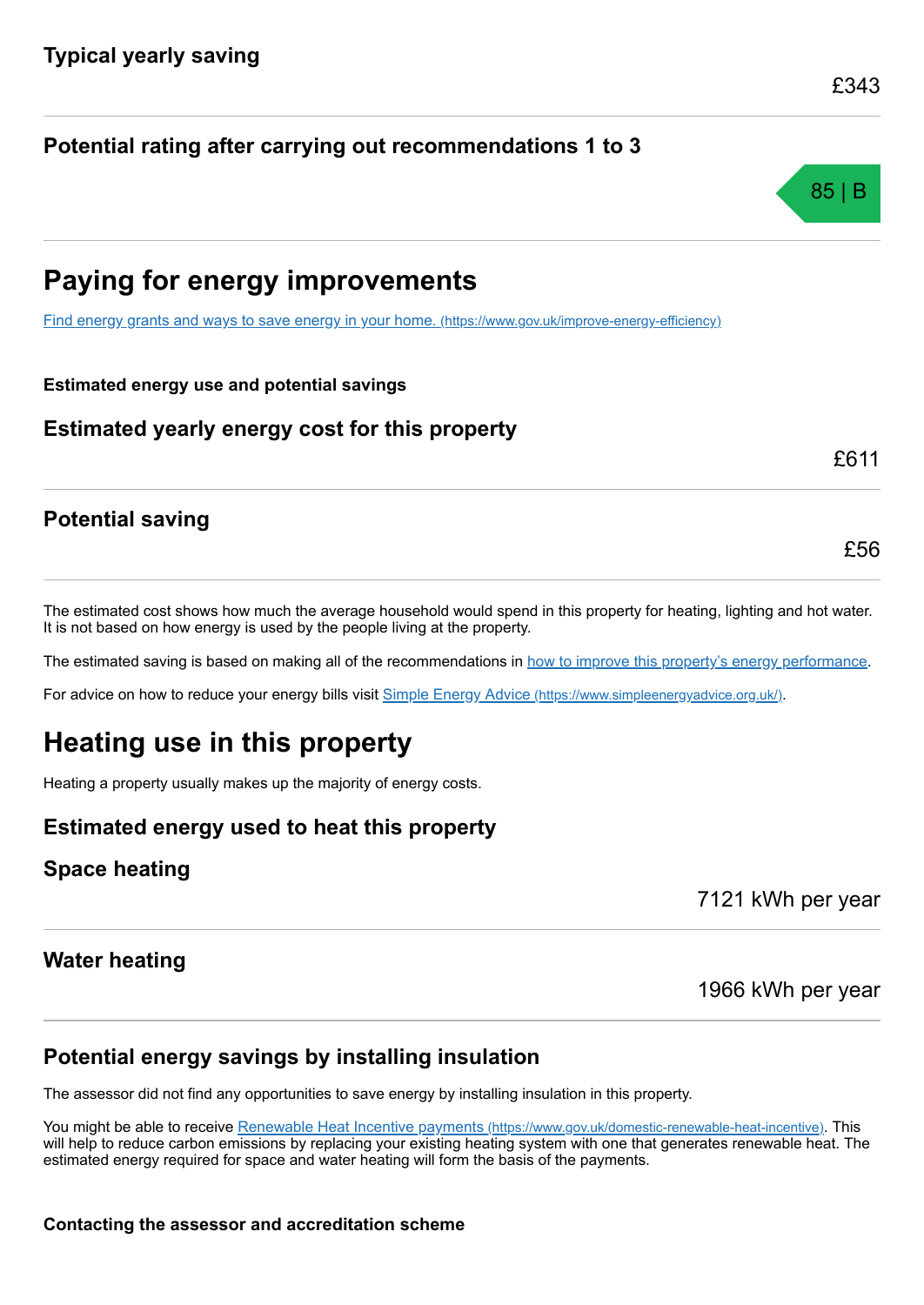This EPC was created by a qualified energy assessor.

If you are unhappy about your property's energy assessment or certificate, you can complain to the assessor directly.

If you are still unhappy after contacting the assessor, you should contact the assessor's accreditation scheme.

Accreditation schemes are appointed by the government to ensure that assessors are qualified to carry out EPC assessments.

# **Assessor contact details**

#### **Assessor's name**

Paul Barnett

#### **Telephone**

07989 534438

#### **Email**

[pauljohnbarnett@btinternet.com](mailto:pauljohnbarnett@btinternet.com)

# **Accreditation scheme contact details**

**Accreditation scheme** Elmhurst Energy Systems Ltd

#### **Assessor ID**

EES/021028

#### **Telephone**

01455 883 250

#### **Email**

[enquiries@elmhurstenergy.co.uk](mailto:enquiries@elmhurstenergy.co.uk)

# **Assessment details**

### **Assessor's declaration**

No related party

#### **Date of assessment**

8 June 2021

#### **Date of certificate**